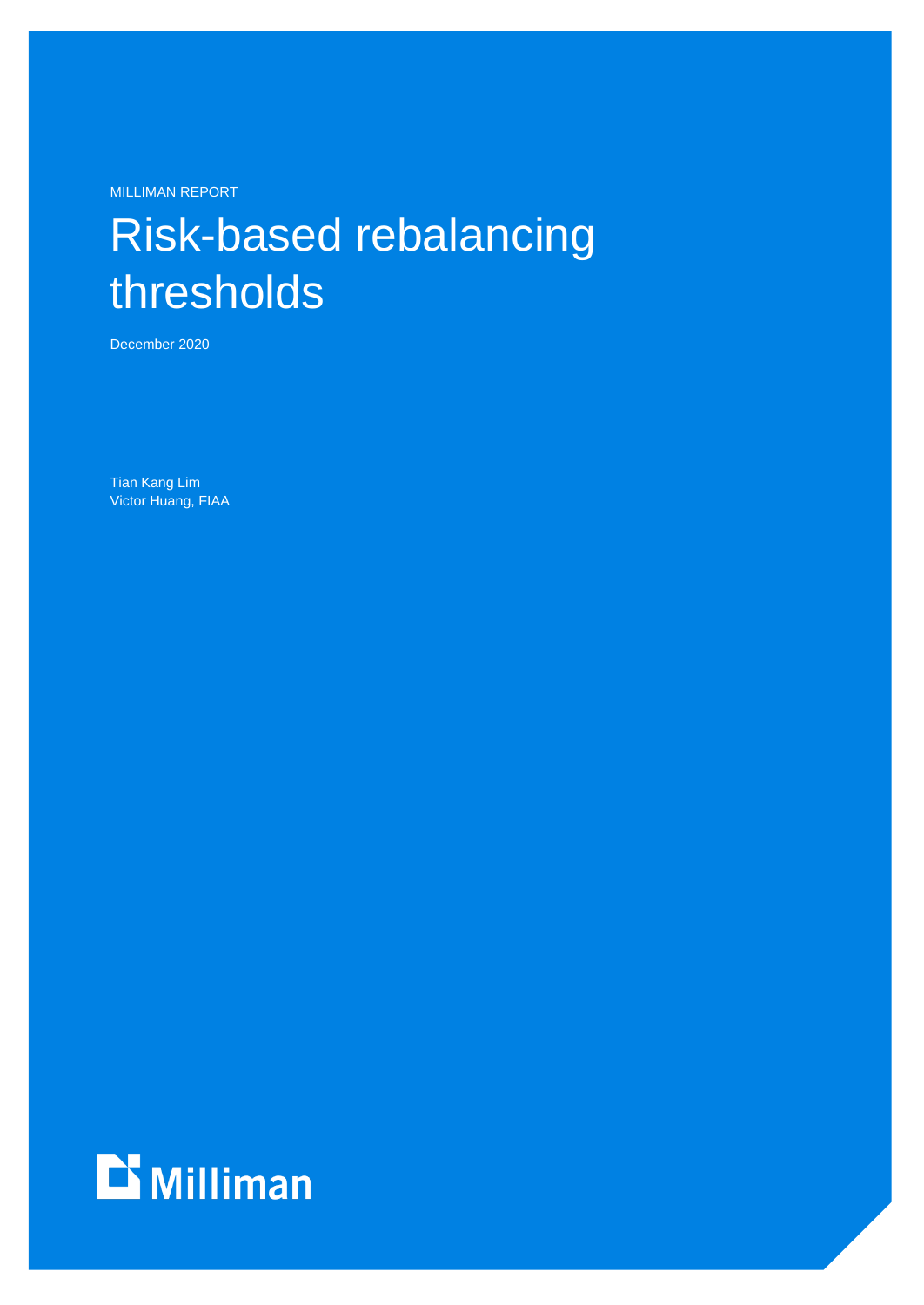### **Table of Contents**

| 3.1 COMPARISON OF RESULTS FROM STOCHASTIC BOOTSTRAPPED SCENARIOS  6 |
|---------------------------------------------------------------------|
|                                                                     |
|                                                                     |
|                                                                     |
|                                                                     |
|                                                                     |
|                                                                     |
|                                                                     |
|                                                                     |
|                                                                     |
|                                                                     |
|                                                                     |
|                                                                     |
|                                                                     |
|                                                                     |
|                                                                     |
|                                                                     |
|                                                                     |
|                                                                     |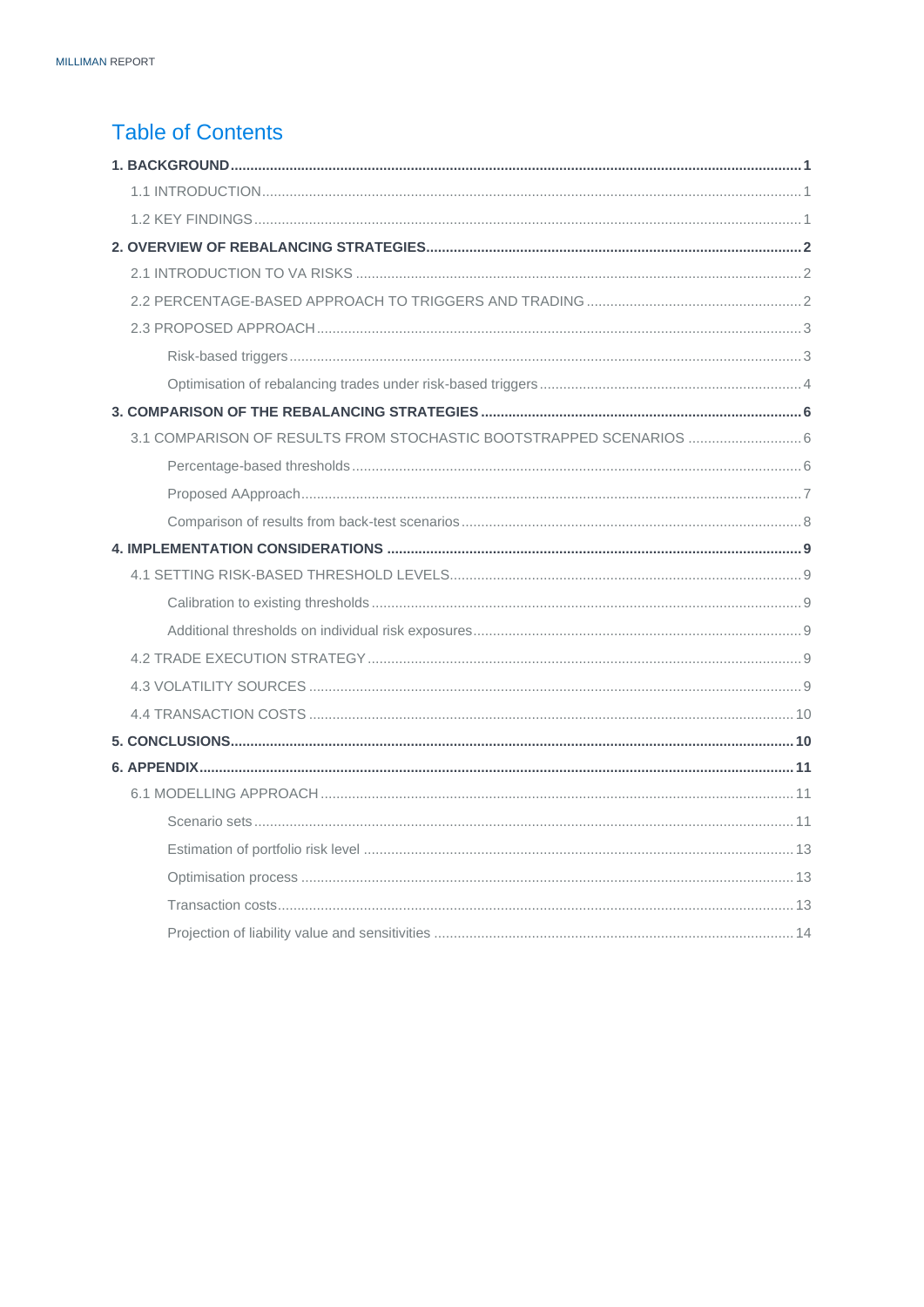### <span id="page-2-0"></span>1. Background

#### <span id="page-2-1"></span>**1.1 INTRODUCTION**

Most investment strategies require some form of rebalancing to achieve stated objectives and remain effective as financial markets move. Milliman currently manages more than \$143 billion of assets globally (as of June 30, 2020) through our investment advisory, hedging and consulting services. The bulk of the strategies managed include dynamic hedging of option-like payoff structures, for example, in the guaranteed payouts of variable annuities and replication of options within the Milliman Managed Risk Strategy.

Given the dynamic nature of risks involved, the implementation of these strategies requires risk exposures to be monitored and rebalanced frequently. The rebalancing decisions are typically governed by a set of predefined trading thresholds and logic. These thresholds and trading logic are generally designed to strike a balance between the effectiveness of the strategy meeting its objectives and transaction costs incurred from the execution of rebalancing trades.

A common practice within the industry has been to trigger rebalancing trades when the risk exposures managed breach a fixed percentage-based trading threshold or fixed dollar-based thresholds. The primary advantage of this approach lies within its simplicity and ease of execution.

In this paper, we propose a risk-based rebalancing approach where thresholds are set based on the overall portfolio's risk level. In addition, the triggered rebalancing trades are optimised based on reduction in portfolio risk versus expected transaction costs. We compared this approach against the conventional percentage-based thresholds through a hypothetical dynamic hedging program for a Japanese variable annuity (VA) portfolio.

#### <span id="page-2-2"></span>**1.2 KEY FINDINGS**

We observe that the risk-based rebalancing threshold approach explored in this paper addresses the deficiencies of percentage-based thresholds, while maintaining much of the simplicity associated with this conventional approach.

<span id="page-2-3"></span>Across back-tests and stochastic simulations, the risk-based rebalancing threshold approach achieved similar levels of hedge effectiveness at a cost that was approximately **30%** lower than the corresponding percentagebased threshold strategy.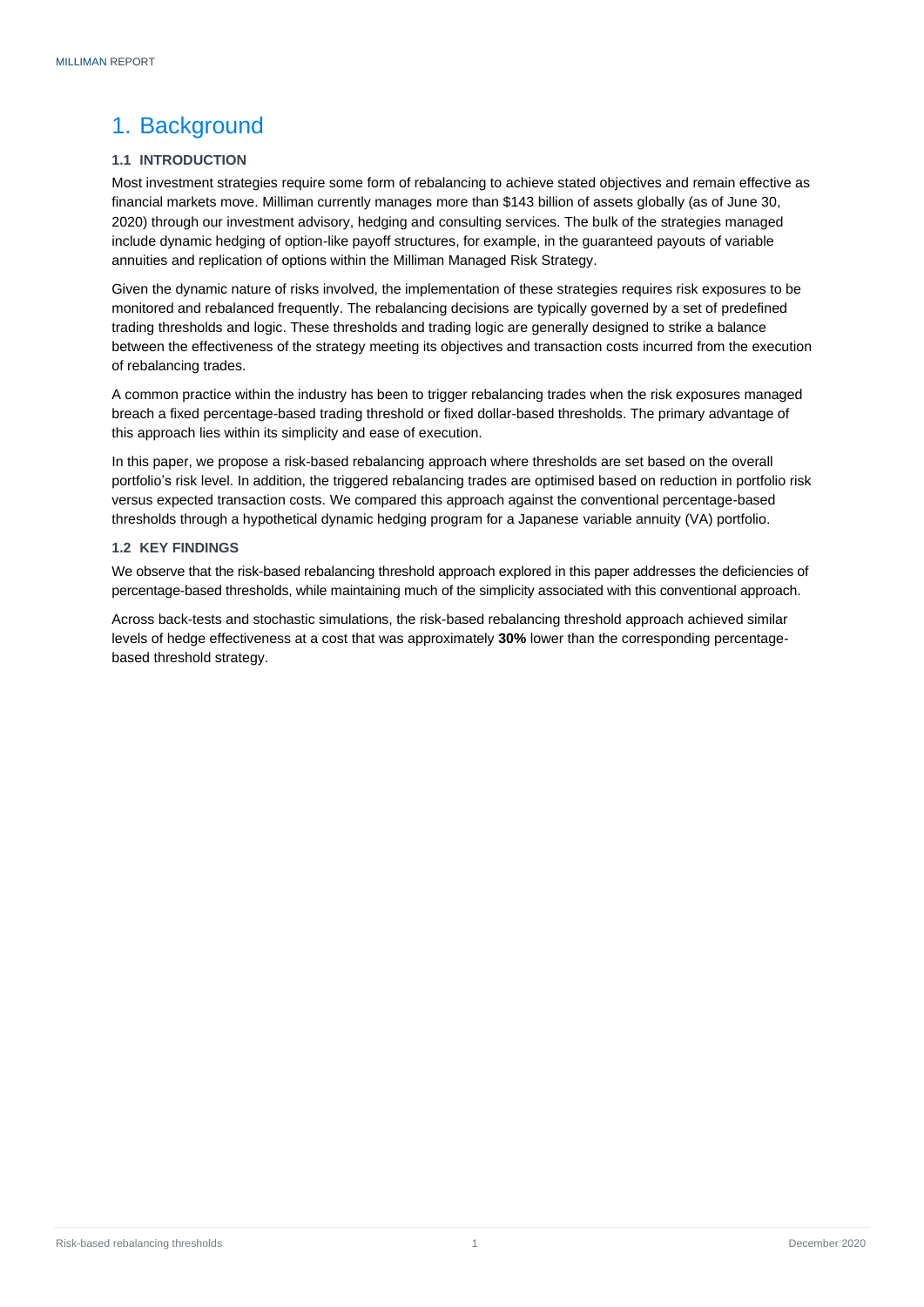### 2. Overview of rebalancing strategies

#### <span id="page-3-0"></span>**2.1 INTRODUCTION TO VA RISKS**

VA products are a class of investment products with an embedded guarantee that offers policyholders protection for their investments. As a result, they are exposed to a variety of market risks that can be hedged using capital market instruments. VA writers commonly implement dynamic hedging programs to protect earnings and minimise the volatility of profit and losses arising from capital market movements.

For the purpose of this paper, the market risks included in the dynamic hedging program are:

- **Delta:** Sensitivity of the VA liability to equity and bond returns
- **Rho:** Sensitivity of the VA liability to changes in interest rate levels

To manage these risks, a hedge portfolio consisting of a combination of futures contracts and interest rate swaps is dynamically rebalanced to match delta and rho sensitivities above. The hedge portfolio is therefore expected to offset changes in the VA liability caused by equity, bond and interest rate movements.

In this section, we walk through two approaches in determining when and how this hedge portfolio is rebalanced.

#### <span id="page-3-1"></span>**2.2 PERCENTAGE-BASED APPROACH TO TRIGGERS AND TRADING**

Under this approach, a threshold on the upper limit of percentage mismatch in risk exposure is set individually for each risk bucket. In practice, the same threshold level is commonly used across all risk exposures. When a rebalance threshold is exceeded, there is some discretion in the rebalance amount, typically such that the net risk after rebalancing is less than half of the threshold.

The rationale behind this approach is that for any individual risk exposure, the maximum tolerance is based on a fixed percentage of the VA liability's sensitivity to that risk exposure.

Whilst simple to understand and implement, some drawbacks to this approach are as follows:

1. **Overall risk level of the portfolio is not considered:** Rebalancing can be triggered by an isolated breach in a small risk factor, but not by a broader drift in multiple risk factors. This means that the overall risk of the portfolio at the time of each rebalance is not consistent and can result rebalancing trades being triggered when the overall risk is immaterial.

In the following example, we illustrate two scenarios. In the first scenario, we observe an isolated breach in the US Treasury risk exposure, with all other risk factors closely hedged. In the second scenario, we observe all risk factors sitting close to each of their individual percentage-based thresholds but just within them.

|                             |                        | <b>Mismatch (Scen 1)</b> |               | <b>Mismatch (Scen 2)</b> |         |  |  |  |  |
|-----------------------------|------------------------|--------------------------|---------------|--------------------------|---------|--|--|--|--|
| <b>Risk Factor</b>          | <b>Liability Greek</b> | in Yen                   | in $%$        | in Yen                   | in $%$  |  |  |  |  |
| Nikkei 225                  | $-486,760,000.0$       | $*0.0$                   | 0.0%          | $-43,470,400.0$          | 4.0%    |  |  |  |  |
| S&P 500                     | $-428,920,000.0$       | $*0.0$                   | 0.0%          | -¥1,156,800.0            | 4.0%    |  |  |  |  |
| Euro STOXX 50               | $-428,920,000.0$       | $*0.0$                   | 0.0%          | $-41,156,800.0$          | 4.0%    |  |  |  |  |
| 10yr US T-Note              | $-486,760,000.0$       | $-44,338,000.0$          | 5.0%          | ¥3,470,400.0             | $-4.0%$ |  |  |  |  |
| 10yr Bund                   | -¥86,760,000.0         | $*0.0$                   | 0.0%          | ¥3,470,400.0             | $-4.0%$ |  |  |  |  |
| 10yr JGB                    | $-4260,280,000.0$      | $*0.0$                   | 0.0%          | ¥10,411,200.0            | $-4.0%$ |  |  |  |  |
| JYSW15                      | $-433,260,000.0$       | $*0.0$                   | 0.0%          | -¥1,330,400.0            | 4.0%    |  |  |  |  |
| JYSW <sub>20</sub>          | $-420,120,000.0$       | $*0.0$                   | 0.0%          | -¥804,800.0              | 4.0%    |  |  |  |  |
| JYSW30                      | $-420,760,000.0$       | $*0.0$                   | 0.0%          | -¥830,400.0              | 4.0%    |  |  |  |  |
| <b>Est 1-Day Volatility</b> | ¥1,215,679.6           |                          | ¥15,309,921.4 |                          |         |  |  |  |  |
| <b>Trading Threshold</b>    |                        | <b>Breached</b>          |               |                          |         |  |  |  |  |

#### **FIGURE 1: ILLUSTRATION OF INCONSISTENT PORTFOLIO RISK LEVELS, PERCENTAGE-BASED THRESHOLD**

Despite the first scenario having an overall portfolio risk that is more than 12 times smaller than the second scenario, it is the first scenario that will trigger a rebalancing trade.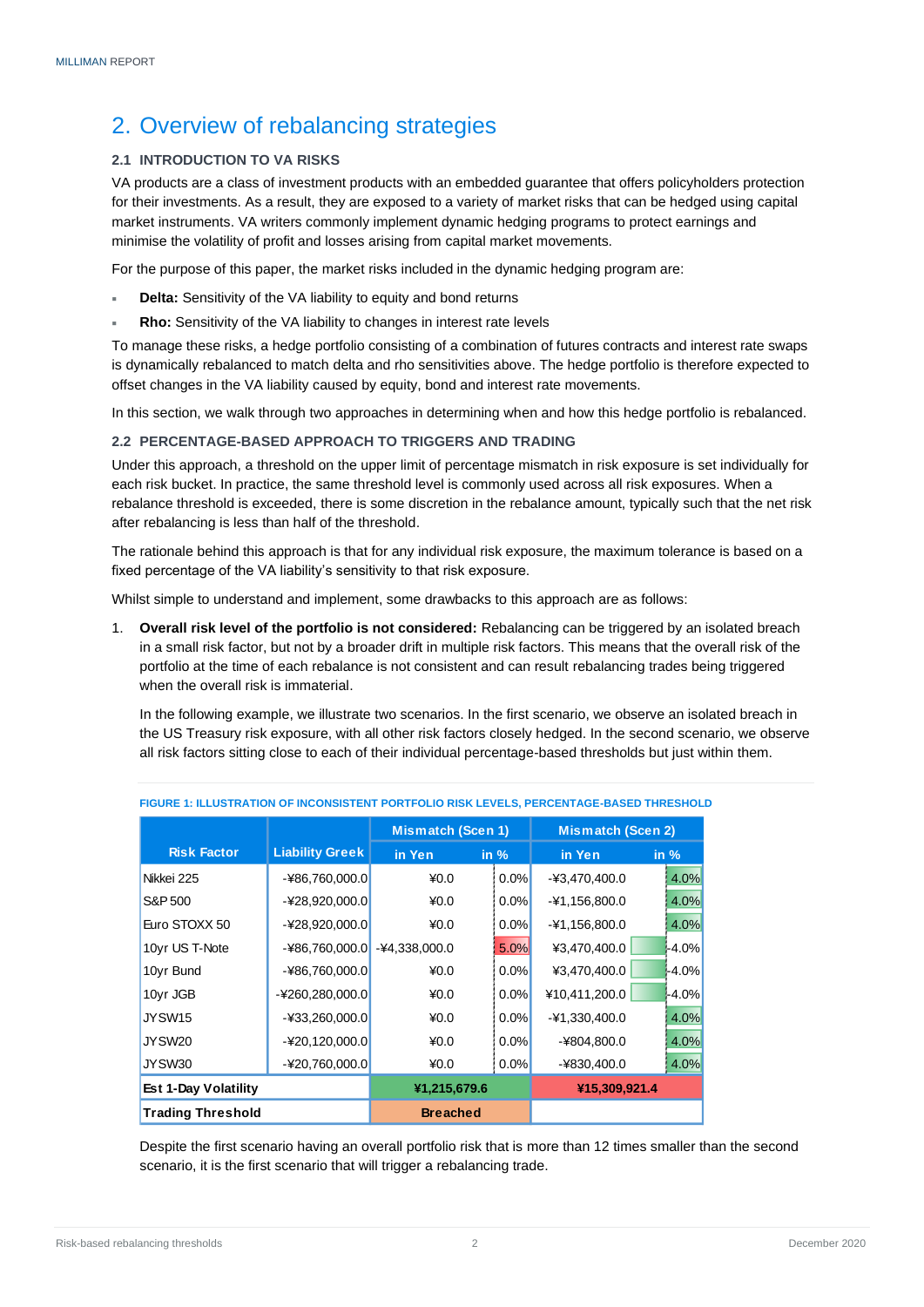2. **Correlation between risk factors:** Most market risk factors exhibit a high degree of correlation. Hence, being over- or under-weight in certain risk exposures can help to reduce the overall risk of the portfolio. Following a percentage-based threshold can occasionally lead to some rebalancing trades increasing the overall risk of the portfolio if conducted in isolation.

In the example below, we illustrate a scenario where the portfolio has long exposure in 20-year rates that is currently breaching the percentage-based threshold and a short exposure in 30-year rates that is just under the percentage-based threshold.

| <b>Risk</b>                 |                        | Mismatch (Scen 1) |         | Mismatch (Scen 2) |         |
|-----------------------------|------------------------|-------------------|---------|-------------------|---------|
| <b>Factor</b>               | <b>Liability Greek</b> | in Yen            | in $%$  | in Yen            | in $%$  |
| Nikkei 225                  | $-486,760,000.0$       | $*0.0$            | $0.0\%$ | $*0.0$            | 0.0%    |
| S&P 500                     | $-428,920,000.0$       | $*0.0$            | $0.0\%$ | $*0.0$            | $0.0\%$ |
| Euro STOXX                  | $-428,920,000.0$       | $*0.0$            | $0.0\%$ | $*0.0$            | $0.0\%$ |
| 10yr US T-N                 | $-486,760,000.0$       | $*0.0$            | $0.0\%$ | $*0.0$            | 0.0%    |
| 10yr Bund                   | $-486,760,000.0$       | $*0.0$            | $0.0\%$ | $*0.0$            | $0.0\%$ |
| 10yr JGB                    | $-4260,280,000.0$      | $*0.0$            | $0.0\%$ | $*0.0$            | 0.0%    |
| JYSW15                      | $-433,260,000.0$       | $*0.0$            | $0.0\%$ | $*0.0$            | 0.0%    |
| JYSW20                      | $-420,120,000.0$       | ¥1,006,000.0      | $5.0\%$ | $*0.0$            | $0.0\%$ |
| JYSW30                      | $-420,760,000.0$       | -¥830,400.0       | 4.0%    | $-4830,400.0$     | 4.0%    |
| <b>Est 1-Day Volatility</b> |                        | ¥662,199.0        |         | ¥2,480,148.9      |         |
| <b>Trading Threshold</b>    |                        | <b>Breached</b>   |         |                   |         |

#### **FIGURE 2: ILLUSTRATION OF OFFSETTING IMPACT BETWEEN RISK EXPOSURES**

In this scenario, the percentage-based approach will trigger a trade in just the 20-year bucket. However, as a result of the expected correlation benefit between the 20-year and 30-year rates, by trading this, the overall risk of the portfolio is actually expected to increase.

#### <span id="page-4-0"></span>**2.3 PROPOSED APPROACH**

To improve upon the percentage-based approach, we have proposed a risk-based rebalancing threshold that triggers rebalancing trades only when the overall risk of the portfolio has hit a certain risk level.

This approach ensures that each time a rebalancing trade is triggered, it is triggered when the overall portfolio is at a material and consistent risk level. Further, once the trade is triggered, we have proposed an optimised approach in determining which instruments to trade, taking into account the expected transaction costs and expected reduction in risk.

#### <span id="page-4-1"></span>**Risk-based triggers**

A portfolio measure of risk can be constructed by aggregating individual risk exposures based on their volatility and correlations with other risk factors. This approach takes into account interaction between risks and any inherent differences in risk levels to ensure that the overall risk exceeds a similar level each time the portfolio is rebalanced. Further details on this calculation are given in the appendix.

Figure 3 shows the portfolio risk level generated with a mismatch equal to the percentage-based thresholds defined at 5%. This highlights that despite having the same 5% threshold across risk factors, a breach in the percentage-based threshold for Nikkei has more than 10 times the risk generated from a breach in the 2-, 5, 7 year interest rate buckets.

Note that the portfolio risk calculated here are expected to change depending on the volatility environment of each of these risk factors. The numbers here are representative of the market environment on 30 August 2018: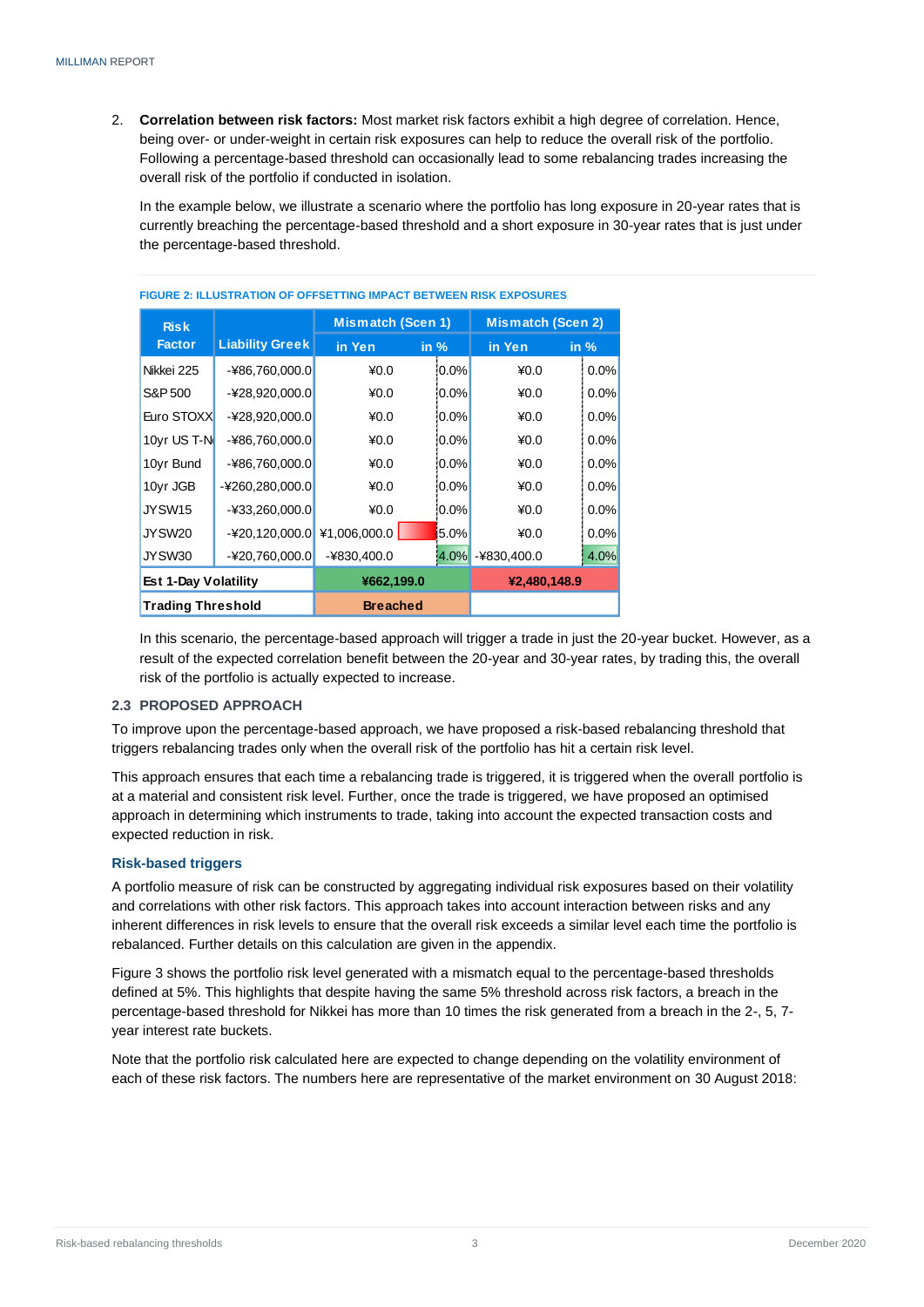|                  |                                 |                              |             | <b>PERCENTAGE-BASED</b><br><b>REBALANCING THRESHOLD</b> |
|------------------|---------------------------------|------------------------------|-------------|---------------------------------------------------------|
| <b>RISK TYPE</b> | <b>RISK FACTOR</b>              | <b>RISK</b><br><b>WEIGHT</b> | % THRESHOLD | <b>EQUIVALENT</b><br><b>PORTFOLIO RISK (\#)</b>         |
| <b>Delta</b>     | Nikkei                          | 15%                          | 5%          | 6.7M                                                    |
|                  | S&P 500                         | 5%                           | 5%          | 1.6M                                                    |
|                  | EuroStoxx 50                    | 5%                           | 5%          | 2.0M                                                    |
|                  | 10 Yr US Treasury               | 15%                          | 5%          | 1.2M                                                    |
|                  | 10 Yr Euro Bund                 | 15%                          | 5%          | 0.9M                                                    |
|                  | 10 Yr JGB                       | 45%                          | 5%          | 2.4M                                                    |
| Rho (JPY)        | Maturities 2, 5, 7 years        | 11%                          | 5%          | 0.4M                                                    |
|                  | Maturities 10, 15, 20, 30 years | 89%                          | 5%          | 2.5M                                                    |

#### **FIGURE 3: EQUIVALENT PORTFOLIO RISK WHEN THE MISMATCH IS EQUAL TO THE 5% PERCENTAGE-BASED THRESHOLDS**

With this in mind, the proposed approach is to replace the percentage-based thresholds defined for each risk factor with a single threshold set at the portfolio risk level. The analysis in Section 3 illustrates that the hedge effectiveness achieved using a 5% percentage-based threshold can be matched with portfolio level risk threshold set at ¥8 million.

In practice, absolute limits can still be put in place for individual risks to ensure that the portfolio is not overly exposed to a rapid uplift in volatility of the risk factor. This is expected to marginally reduce the benefits of this approach, but provide risk teams with more comfort in the absolute exposures allowed in each risk factor. A brief comparison of results under this approach is provided in Section 4.1.2.

#### <span id="page-5-0"></span>**Optimisation of rebalancing trades under risk-based triggers**

Typical expected transaction costs (explicit and expected implicit) between market instruments can vary significantly as well.

In general, futures contracts are observed to incur lower transaction costs compared to interest rate swaps. This suggests that selectively rebalancing hedge assets that are less costly to trade can reduce overall transaction costs from the dynamic hedging program. To take advantage of cost variations between hedge assets, we allow a degree of flexibility in the rebalancing process by specifying a target level of risk after rebalancing. In the example here, we have set the target level of risk after rebalancing to be 75% of the risk-based threshold.

We propose an optimisation procedure where each rebalancing trade is ranked based on its estimated risk reduction to the overall portfolio risk and the transaction costs expected. Trades with the highest contribution to risk reduction versus expected transaction costs are rebalanced first, and this iterative process is repeated until the overall portfolio risk falls below the target level.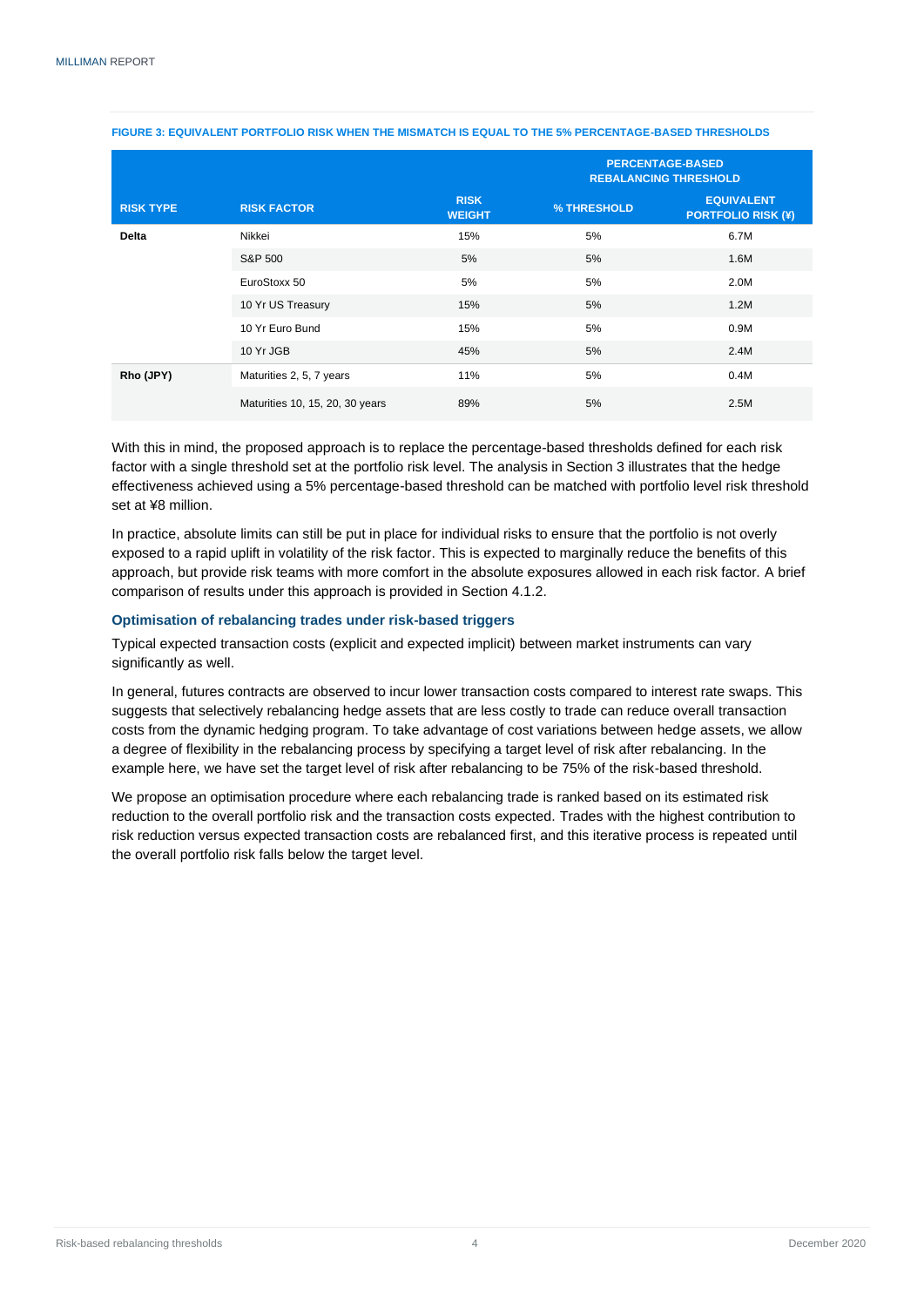Note that the risk reduction calculation illustrated here assume breaches in each risk factor in isolation. In practice, the estimated risk reduction would be different due to correlation between mismatches in each of the asset classes. In fact, estimated risk reduction could be negative when certain risk factors are acting as an offset for others.

<span id="page-6-0"></span>

|                  |                                 |                                               | <b>IMPACT OF ¥1,000 NOMINAL REBALANCE</b>        |
|------------------|---------------------------------|-----------------------------------------------|--------------------------------------------------|
| <b>RISK TYPE</b> | <b>RISK FACTOR</b>              | <b>ESTIMATED</b><br><b>RISK REDUCTION (¥)</b> | <b>ESTIMATED</b><br><b>TRANSACTION COSTS (\)</b> |
| <b>Delta</b>     | Nikkei                          | 1,500                                         | 4.0                                              |
|                  | S&P 500                         | 1,100                                         | 5.6                                              |
|                  | EuroStoxx 50                    | 1,400                                         | 17.6                                             |
|                  | 10 Yr US Treasury               | 280                                           | 8.1                                              |
|                  | 10 Yr Euro Bund                 | 210                                           | 6.1                                              |
|                  | 10 Yr JGB                       | 180                                           | 3.5                                              |
| Rho (JPY)        | Maturities 2, 5, 7 years        | 2,100                                         | 375                                              |
|                  | Maturities 10, 15, 20, 30 years | 2,800                                         | 500                                              |

#### **FIGURE 4: TYPICAL TRANSACTION COSTS AND ESTIMATED RISK REDUCTION BASED ON HISTORICAL VOLATILITY**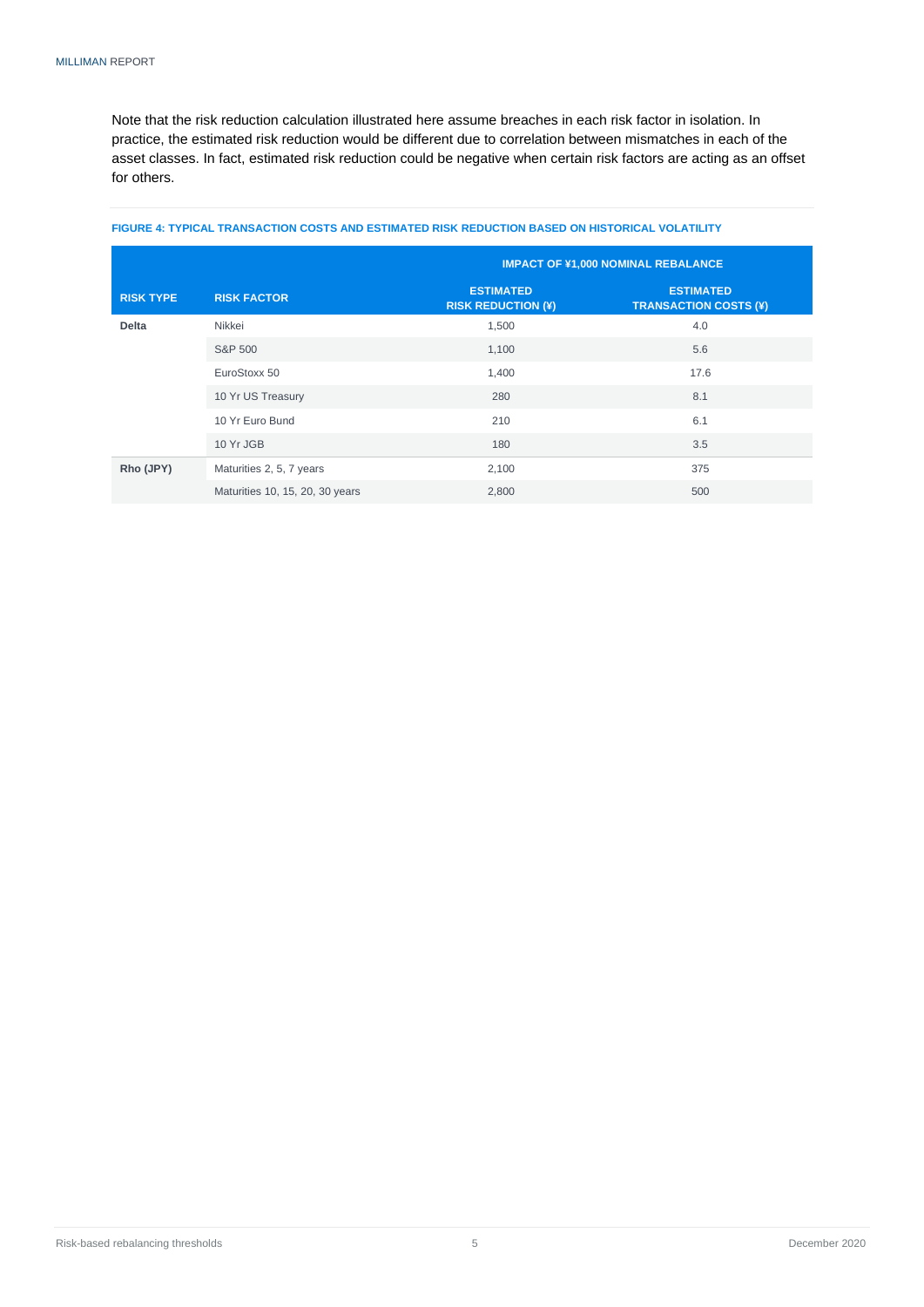### 3. Comparison of the rebalancing strategies

To assess the relative merits of the rebalancing strategies, we compare the approaches on the effectiveness of the hedge program and the transaction costs incurred to achieve it.

The effectiveness of dynamic hedging programs can be measured using a number of different methodologies. A research paper published by Milliman<sup>1</sup> outlines two common approaches, and the measure used in this paper is based on the percentage reduction in the volatility of weekly profit and losses.<sup>2</sup>

The transaction cost is then estimated based on the expected implicit and explicit costs of executing the rebalancing trades in normal market conditions.

The objective is to achieve a certain level of hedge effectiveness whilst minimising the transaction costs incurred to get there.

In this section, we present out-of-sample results for the two approaches using back-test and stochastic bootstrapped scenarios.

#### <span id="page-7-0"></span>**3.1 COMPARISON OF RESULTS FROM STOCHASTIC BOOTSTRAPPED SCENARIOS**

#### <span id="page-7-1"></span>**Percentage-based thresholds**

Figure 5 illustrates the results of a hypothetical implementation of the percentage-based threshold approach over 1,000 daily stochastic bootstrapped scenarios where each scenario spans a period of one year. We observe the trade-off between hedge effectiveness and transaction cost, where tighter thresholds result in higher hedge effectiveness at the expense of larger transaction costs from more frequent rebalancing of hedge assets. Previous Milliman research found that setting the threshold at 5% represented a good balance between competing objectives of maximising hedge effectiveness and minimising transaction costs for variable annuity hedging programs.



#### **FIGURE 5: AVERAGE HEDGE EFFECTIVENESS AND TRANSACTION COSTS FOR PERCENTAGE-BASED THRESHOLDS**

<sup>2</sup> Defined as  $1 - \frac{Standard\ deviation\ of\ weekly\ hed\ P\&L}{C\&L}\$ Standard deviation of weekly unhedged P&L

<sup>1</sup> See Sun, P., Kelkar, R., Dai, J., and Huang, V. (December 2016). How effective is variable annuity guarantee hedging? Milliman research report. Available at: <https://au.milliman.com/-/media/milliman/importedfiles/uploadedfiles/insight/2016/variable-annuity-guarantee-hedging.ashx>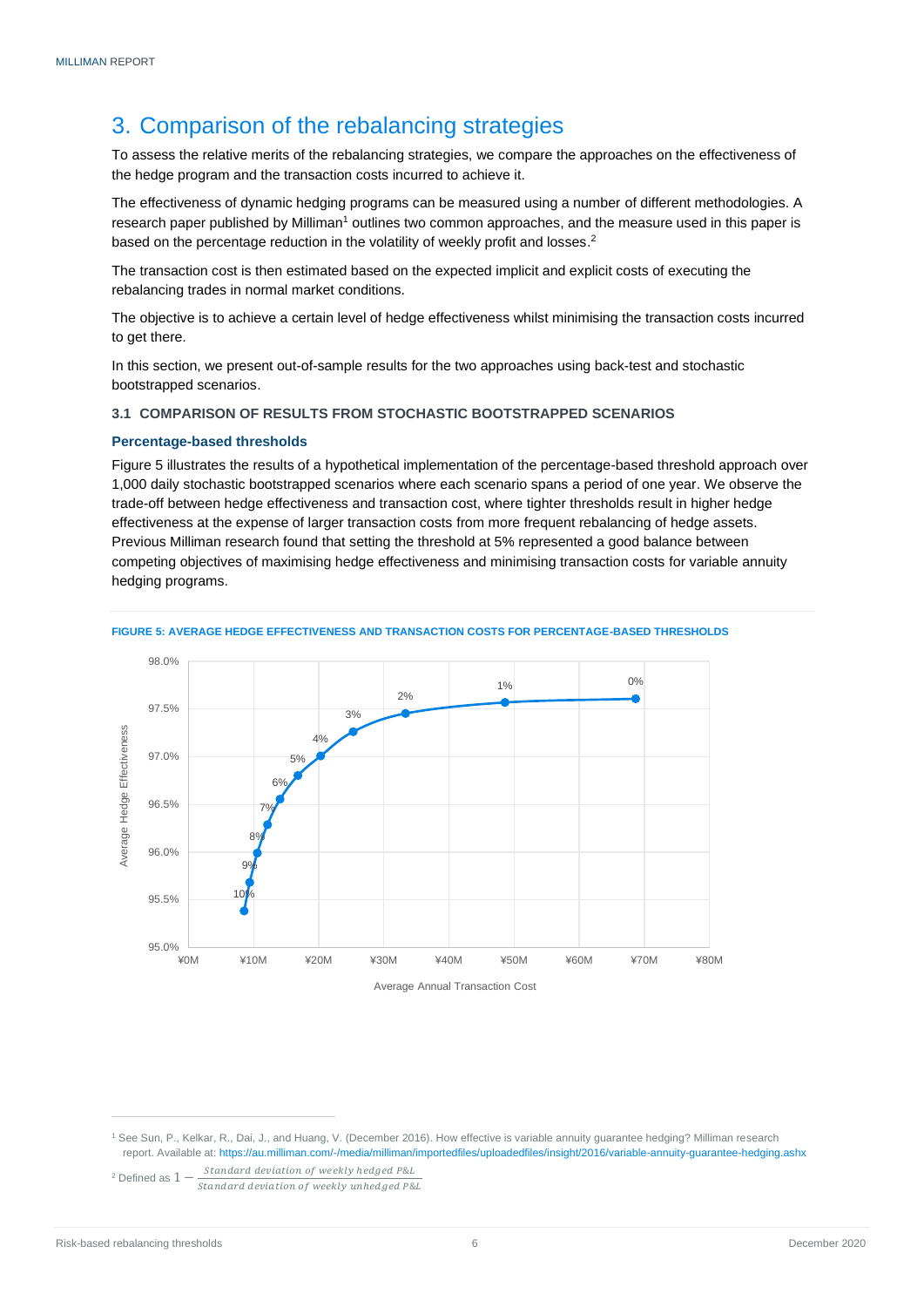#### <span id="page-8-0"></span>**Proposed approach**

Using the same 1,000 scenarios, we compared the results from the percentage-based threshold approach against the proposed approach, where hedge assets are rebalanced until the overall portfolio risk is less than 75% of the specified threshold when rebalance thresholds are exceeded.

Across all thresholds, we found that the proposed strategy was able to achieve a similar level of hedge effectiveness while incurring lower transaction costs. In particular, the 5% percentage-based threshold achieved an effectiveness of 96.8% using ¥17 million in expected transaction costs, whilst a ¥8 million risk-based threshold achieved the same effectiveness using just ¥12 million in transaction costs. This represents a 31% reduction in transaction costs whilst maintaining the same effectiveness.



**FIGURE 6: AVERAGE HEDGE EFFECTIVENESS AND TRANSACTION COSTS, STOCHASTIC BOOTSTRAPPED SCENARIOS**

The efficiency generated through the proposed approach is expected. The following are the two key contributors to this result:

1. The approach is expected to eliminate a proportion of unnecessary rebalancing trades. Figure 7 illustrates the proportion of trades (by notional) triggered by the percentage-based approach when the portfolio risk level was under ¥8 million:

**FIGURE 7: NOTIONAL TRADES AND ESTIMATED TRANSACTION COSTS UNDER PERCENTAGE-BASED APPROACH WHERE PORTFOLIO RISK LEVEL IS BELOW ¥8 MILLION**

| <b>NOTIONAL TRADED (\#)</b> | <b>PROPORTION OF</b><br><b>TOTAL</b> | <b>LESTIMATED ANNUAL</b><br><b>TRANSACTION COSTS</b><br>(¥) | <b>PROPORTION OF</b><br><b>TOTAL</b> |
|-----------------------------|--------------------------------------|-------------------------------------------------------------|--------------------------------------|
| 135.5M                      | 34.3%                                | 2.6M                                                        | 15.5%                                |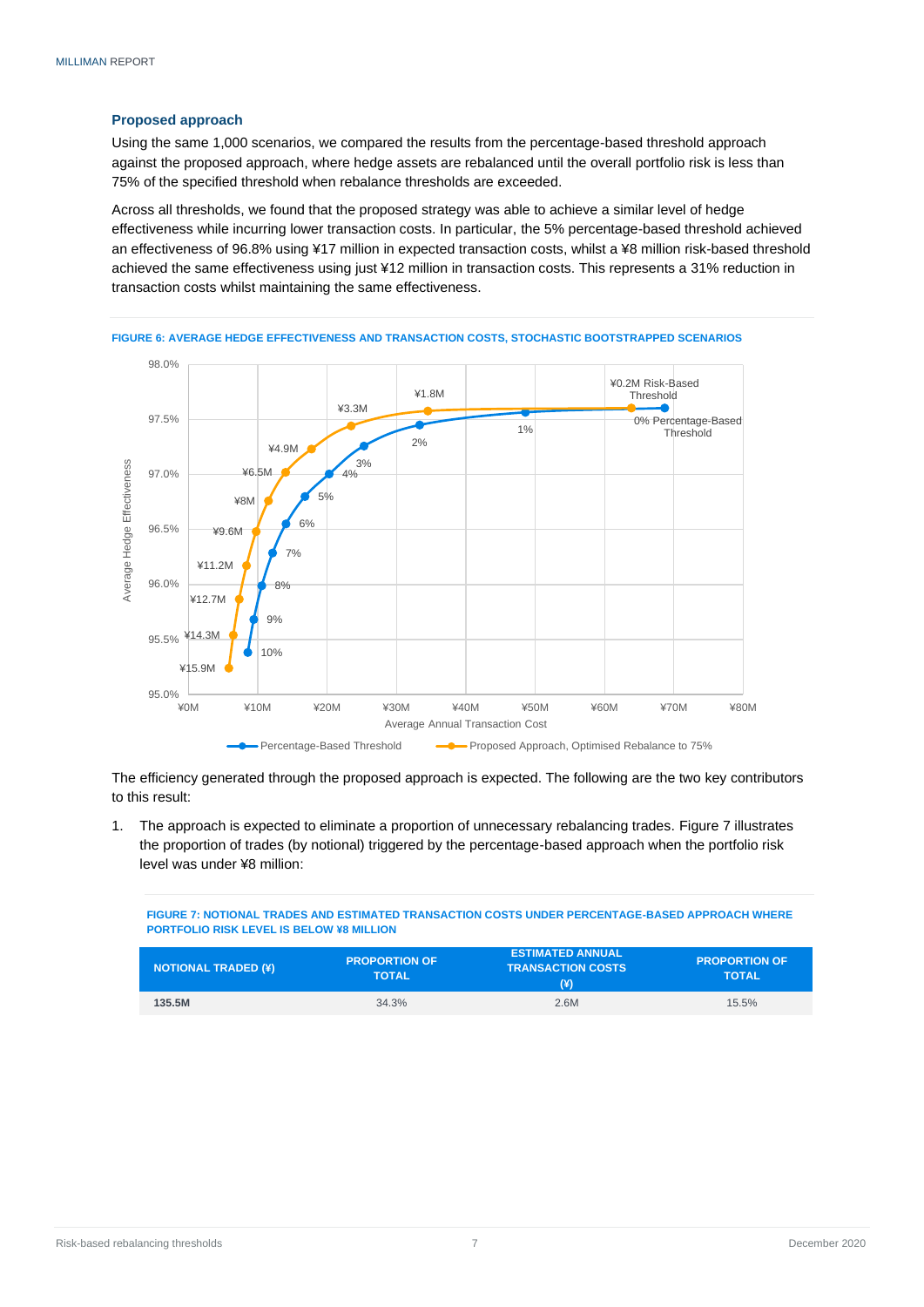2. The risk-based approach with the optimised instrument selection is expected to tilt towards trading instruments with a lower transaction  $\cosh^3 F$ igure 8 illustrates the average notional of trades for each risk factor under the 5% percentage-based threshold and the ¥8 million risk-based threshold:

| <b>RISK</b><br><b>TYPE</b> | <b>RISK FACTOR</b>                 | <b>ESTIMATED</b><br><b>TRANSACTION COST</b><br><b>PER UNIT OF RISK</b><br><b>REDUCTION (BPS)</b> | <b>NOTIONAL TRADED</b><br>(PERCENTAGE-<br><b>BASED</b><br><b>THRESHOLD, ¥)</b> | <b>NOTIONAL TRADED</b><br>(PROPOSED<br><b>APPROACH, \#)</b> | <b>CHANGE</b><br>(%) |
|----------------------------|------------------------------------|--------------------------------------------------------------------------------------------------|--------------------------------------------------------------------------------|-------------------------------------------------------------|----------------------|
| <b>Delta</b>               | Nikkei 225                         | 0.40                                                                                             | 153.0M                                                                         | 163.9M                                                      | 7%                   |
|                            | S&P 500                            | 0.56                                                                                             | 38.6M                                                                          | 33.4M                                                       | $-14%$               |
|                            |                                    |                                                                                                  |                                                                                |                                                             |                      |
|                            | EuroStoxx 50                       | 1.76                                                                                             | 44.1M                                                                          | 28.3M                                                       | $-36%$               |
|                            | 10 Yr US Treasury                  | 0.81                                                                                             | 25.5M                                                                          | 17.1M                                                       | $-33%$               |
|                            | 10 Yr Euro Bund                    | 0.61                                                                                             | 29.1M                                                                          | 14.5M                                                       | $-50%$               |
|                            | 10 Yr JGB                          | 0.35                                                                                             | 74.8M                                                                          | 40.8M                                                       | $-45%$               |
| <b>Rho</b>                 | Maturities 2, 5, 7 years           | 37.50                                                                                            | 3.5M                                                                           | 2.7M                                                        | $-24%$               |
|                            | Maturities 10, 15, 20, 30<br>years | 50.00                                                                                            | 26.5M                                                                          | 17.6M                                                       | $-33%$               |

#### **FIGURE 8: BREAKDOWN OF REBALANCING TRADES BY RISK FACTORS**

#### <span id="page-9-0"></span>**Comparison of results from back-test scenarios**

A similar improvement was observed over back-test scenarios, as summarised in Figure 9. Our proposed approach demonstrated similar levels of hedge effectiveness and lower transaction costs across all years.

In particular, during 2020, we see a 51% reduction in transaction costs and a 97.1% effectiveness compared to 94.5% effectiveness of the percentage-based approach.

|                 | <b>HEDGE EFFECTIVENESS</b> |                                    | <b>ESTIMATED ANNUAL TRANSACTION COSTS</b> |                                    |  |  |  |
|-----------------|----------------------------|------------------------------------|-------------------------------------------|------------------------------------|--|--|--|
| <b>STRATEGY</b> | 5%<br><b>THRESHOLD</b>     | <b>PROPOSED</b><br><b>APPROACH</b> | 5%<br><b>THRESHOLD</b>                    | <b>PROPOSED</b><br><b>APPROACH</b> |  |  |  |
| 2007            | 96.8%                      | 96.8%                              | ¥14.9M                                    | ¥8.9M                              |  |  |  |
| 2008            | 96.4%                      | 95.7%                              | ¥31.6M                                    | ¥29.1M                             |  |  |  |
| 2009            | 97.4%                      | 97.3%                              | ¥26.3M                                    | ¥14.5M                             |  |  |  |
| 2010            | 97.2%                      | 97.2%                              | ¥21.1M                                    | ¥15.0M                             |  |  |  |
| 2011            | 97.0%                      | 97.5%                              | ¥14.2M                                    | ¥9.5M                              |  |  |  |
| 2012            | 97.9%                      | 97.7%                              | ¥14.2M                                    | ¥8.1M                              |  |  |  |
| 2013            | 97.5%                      | 97.2%                              | ¥18.5M                                    | ¥8.4M                              |  |  |  |
| 2014            | 97.6%                      | 97.2%                              | ¥6.6M                                     | ¥5.0M                              |  |  |  |
| 2015            | 96.3%                      | 96.1%                              | ¥14.0M                                    | ¥3.7M                              |  |  |  |
| 2016            | 97.6%                      | 97.1%                              | ¥18.6M                                    | ¥14.9M                             |  |  |  |
| 2017            | 97.6%                      | 95.7%                              | ¥3.8M                                     | ¥0.6M                              |  |  |  |
| 2018            | 97.4%                      | 97.3%                              | ¥6.5M                                     | ¥2.7M                              |  |  |  |
| 2019            | 97.2%                      | 97.1%                              | 47.7M                                     | ¥3.0M                              |  |  |  |
| 2020            | 94.5%                      | 97.1%                              | ¥12.7M                                    | ¥6.2M                              |  |  |  |
| $'07 - 20$      | 97.0%                      | 96.9%                              | ¥15.1M                                    | ¥9.3M                              |  |  |  |

#### **FIGURE 9: AVERAGE HEDGE EFFECTIVENESS AND TRANSACTION COSTS, BACK-TEST SCENARIOS**

 $3$  Further details on the optimisation process are provided in Section 6.1.3 in the appendix.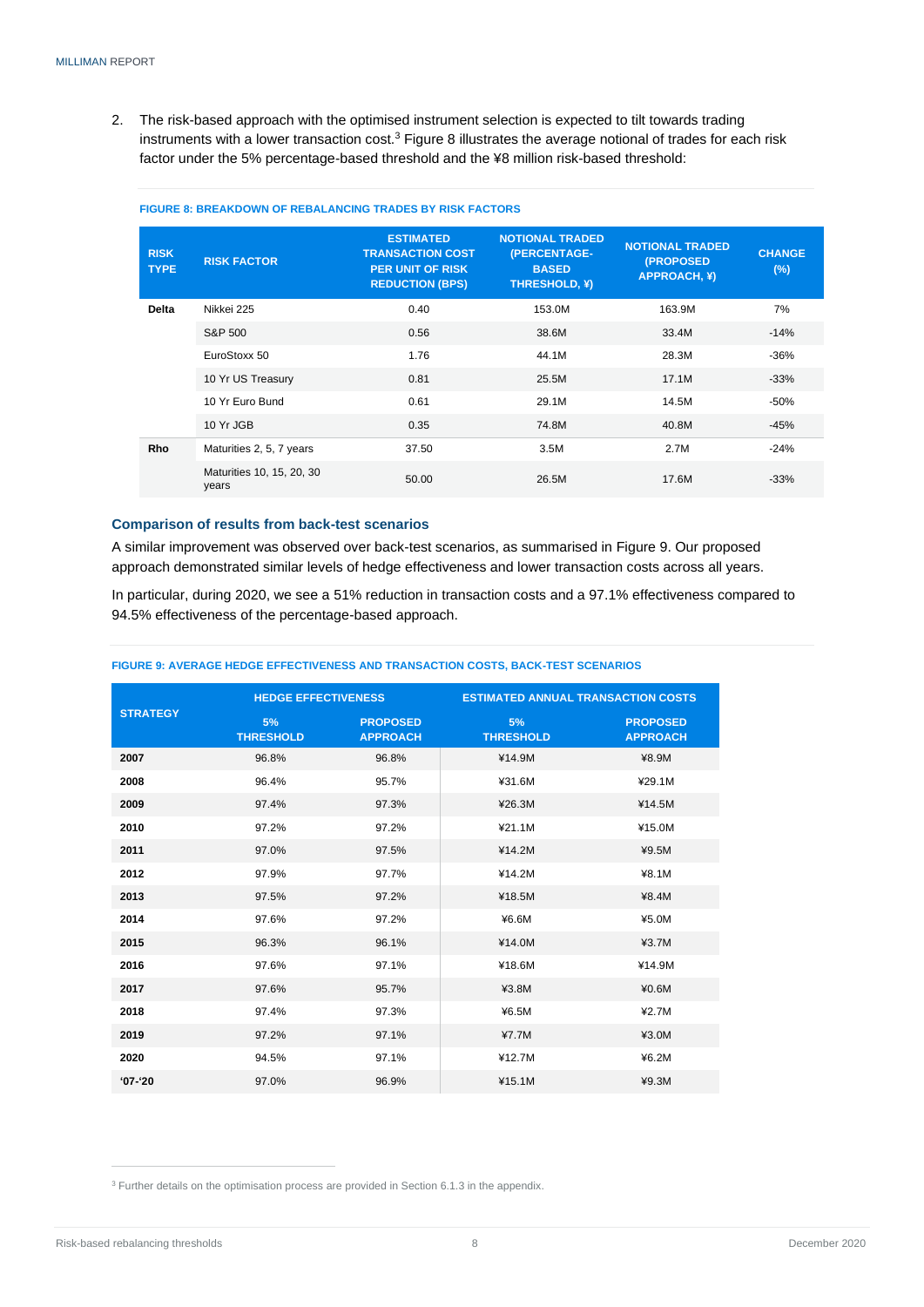### <span id="page-10-0"></span>4. Implementation considerations

#### <span id="page-10-1"></span>**4.1 SETTING RISK-BASED THRESHOLD LEVELS**

#### <span id="page-10-2"></span>**Calibration to existing thresholds**

For dynamic hedging programs currently using percentage-based thresholds, a stochastic analysis can be carried out across multiple risk-based thresholds to determine the threshold that most closely matches the existing strategy in terms of either hedge effectiveness or expected transaction costs.

The risk-based threshold approach allows for flexibility in designing hedge targets as well. For example, thresholds can be set based on a daily value-at-risk (VAR) consistent with the risk tolerance of the hedging program.

#### <span id="page-10-3"></span>**Additional thresholds on individual risk exposures**

A concern with the risk-based threshold approach is that less cost-effective risk factors may be too infrequently rebalanced, potentially resulting in excessive mismatches between liability and hedge asset sensitivities. Additionally, if there is a rapid uplift in volatility of the risk factors, the portfolio risk used for the threshold could be underestimating the actual risk.

To counteract this, additional percentage-based or dollar-based thresholds can be specified on the mismatch in each risk exposure. These thresholds should be set sufficiently wide in order to ensure that they are not exceeded frequently, as this will reduce the efficiency of the risk-based threshold approach. In addition, thresholds can take into consideration the liquidity of each instrument. For example, illiquid instruments may need slightly lower thresholds so that rebalancing trades placed are not too large, incurring additional transaction costs in the process.

A comparison of hedge effectiveness and estimated transaction costs incurred under a ¥8 million risk-based threshold with 10% thresholds on each risk exposure against the proposed approach and corresponding 5% percentage-based threshold is summarised in Figure 10. We observe that hedge effectiveness is largely similar. The addition of thresholds resulted in higher transaction costs, albeit still less than that incurred under the 5% percentage-based threshold.

**FIGURE 10: PROPOSED APPROACH WITH 10% THRESHOLD ON INDIVIDUAL RISK EXPOSURES AT A ¥8 MILLION RISK-BASED THRESHOLD ACROSS BOOTSTRAPPED SCENARIOS**

| <b>HEDGE EFFECTIVENESS</b> |                                    |                                                                 | <b>ESTIMATED ANNUAL TRANSACTION COSTS</b> |                                    |                                                                 |  |  |
|----------------------------|------------------------------------|-----------------------------------------------------------------|-------------------------------------------|------------------------------------|-----------------------------------------------------------------|--|--|
| 5% THRESHOLD               | <b>PROPOSED</b><br><b>APPROACH</b> | <b>PROPOSED</b><br><b>APPROACH WITH</b><br><b>10% THRESHOLD</b> | 5% THRESHOLD                              | <b>PROPOSED</b><br><b>APPROACH</b> | <b>PROPOSED</b><br><b>APPROACH WITH</b><br><b>10% THRESHOLD</b> |  |  |
| 96.80%                     | 96.76%                             | 96.84%                                                          | ¥16.8M                                    | ¥11.5M                             | ¥13.5M                                                          |  |  |

#### <span id="page-10-4"></span>**4.2 TRADE EXECUTION STRATEGY**

The rebalance target determines the rebalance amounts and frequency, where higher targets give rise to less frequent rebalancing but larger trade sizes per rebalance, and vice versa. In our example, we found no material differences in simulated results between various rebalance targets. However, for sizeable risk exposures where market impact is a concern, lower rebalance targets should be considered to allow for more frequent rebalancing with smaller trade sizes.

#### <span id="page-10-5"></span>**4.3 VOLATILITY SOURCES**

<span id="page-10-6"></span>In this paper, we found that the use of historical volatility was an effective measure of portfolio risk. Other potential sources could be market implied volatilities or forward-looking estimates from volatility models. We note that market-implied volatilities are not readily available and may be biased for certain illiquid instruments such as long-duration interest rates swaps and long-dated index options.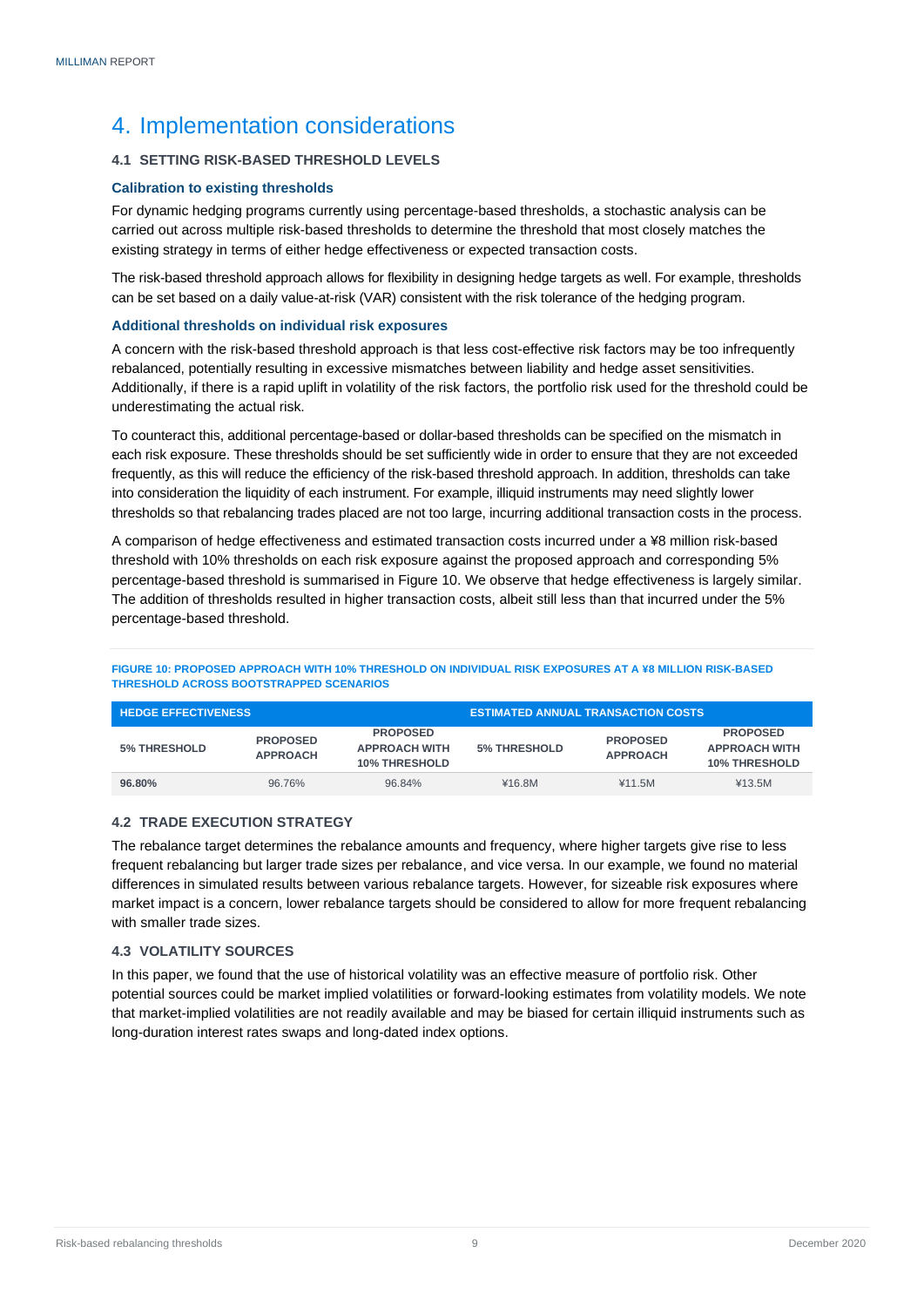#### **4.4 TRANSACTION COSTS**

Commissions and average bid-ask spreads were included in the estimated transaction costs. Typically, trade sizes for dynamic hedging programs are not large enough to result in additional slippage from market impact. However, for applications where large trade sizes are expected, models such as those derived from the 'square root law' <sup>4</sup> can be used to estimate market impact costs.

### <span id="page-11-0"></span>5. Conclusions

Rebalancing strategies have a variety of applications in funds and risk management programs. A well-executed strategy is critical to ensure that actual and target performance are closely aligned. At the same time, transaction costs incurred can result in a material drag on performance, and consideration should be given to reducing the cost of rebalancing trades.

For portfolios that are exposed to complex and diverse risks, it is vital to ensure that they are monitored in a holistic manner. However, most rebalancing strategies focus on individual risks instead, leading to inefficiencies in the rebalancing process.

This paper demonstrates that compared to conventional percentage-based thresholds, a rebalancing strategy based on risk-based trading thresholds delivers a similar level of effectiveness at significantly lower costs. The outperformance was achieved consistently across a variety of market scenarios.

<sup>4</sup> The square root law refers to a model described in Grinold and Kahn (1994). This commonly takes the rough form  $\alpha\sigma\sqrt{\frac{V_{trade}}{V_{dality}}}$ , where  $\sigma$  is daily volatility,  $V_{trade}$  is the intended trade size,  $V_{volume}$  is the average daily volume, and  $\alpha$  is an instrument-specific constant calibrated using available data.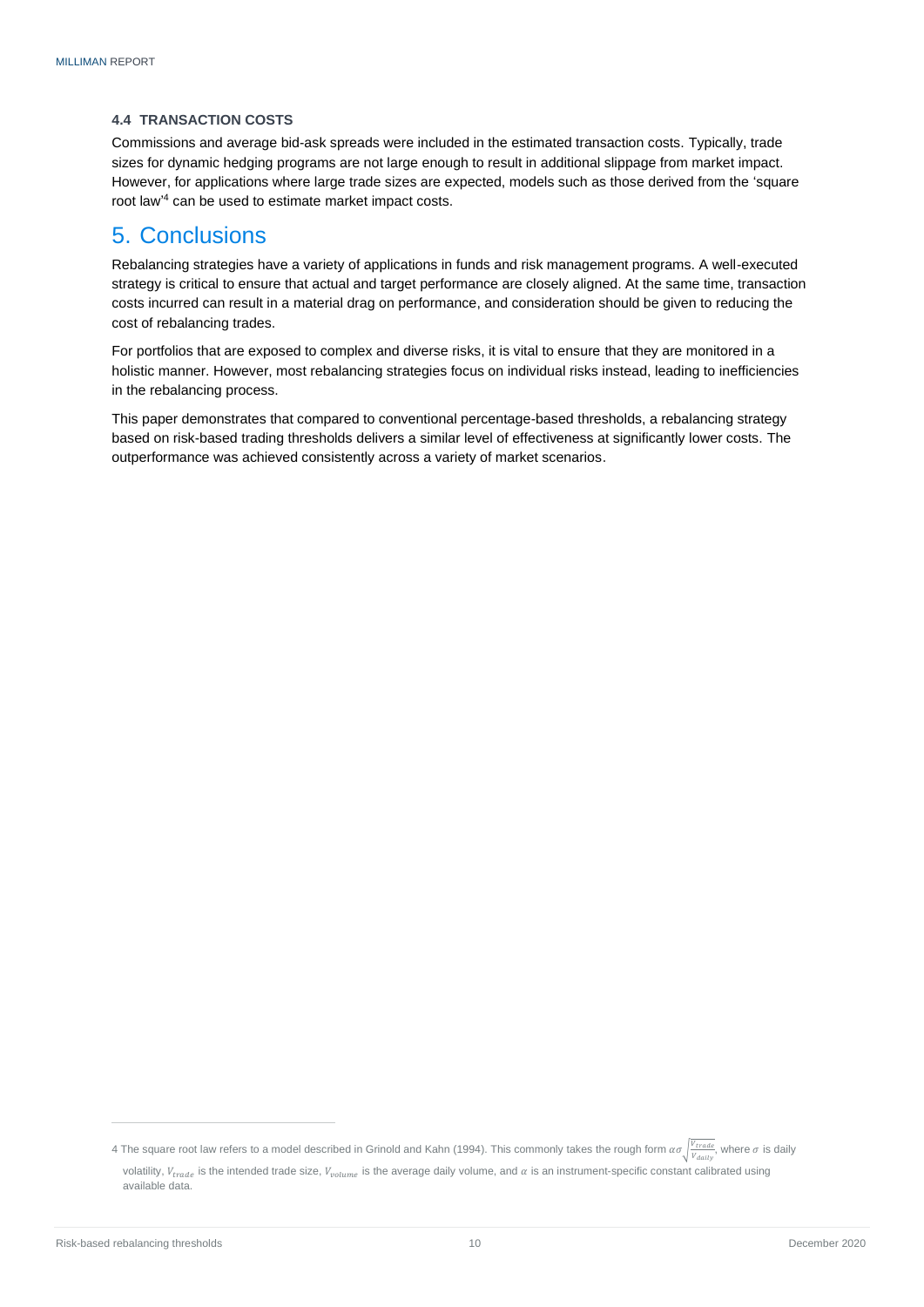### <span id="page-12-0"></span>6. Appendix

#### <span id="page-12-1"></span>**6.1 MODELLING APPROACH**

#### <span id="page-12-2"></span>**Scenario sets**

Rebalancing strategies were projected under the following scenario sets:

- 1. Single back-tested scenario between 2007 and 2020/07/31.
- 2. 1,000 daily stochastic bootstrapped scenarios based on sampling historical daily returns and key rate movements between 2007 and 2020/07/31 in intervals of 20 trading days across all risk factors. A period of 20 trading days was chosen, as it represents the average number of trading days in a month. This is likely to be sufficiently long to capture significant periods of volatility and autocorrelation while ensuring sufficient randomness and minimising discontinuities within each scenario. Sampling was performed with replacement, and each scenario spans a period of one year. It was assumed that one year consists of 260 trading days.

#### **Data**

Historical data spanning 2002 to 2020/07/31 was collected for the following indices:

#### **RISK TYPE RISK FACTOR BLOOMBERG TICKER Delta** Nikkei 225 Nikkei 225 NKYTR Index S&P 500 SPTR Index EuroStoxx 50 SX5T Index 10 Yr US Treasury **LUATTRUU** Index 10 Yr Euro Bund LBEATREU Index 10 Yr JGB SPJGBTR Index **Rho** Maturities 2, 5, 7 years JYSW2 Curncy, JYSW5 Curncy, JYSW7 Curncy Maturities 10, 15, 20, 30 years JYSW10 Curncy, JYSW15 Curncy, JYSW20 Curncy, JYSW30 Curncy

#### **FIGURE 11: RISK FACTORS AND INDICES USED**

The Total Return indices above are used as a proxy for futures contracts commonly used in dynamic hedging programs. There may be slight differences in historical returns observed; however, this is expected to be immaterial and will not affect conclusions drawn from this analysis.

Out-of-sample results presented in this report were based on data from 2007 onwards, while data prior to 2007 formed part of the observation period used to calculate volatility and correlation assumptions for the proposed approach.

For simplicity, all risk exposures are assumed to be currency hedged.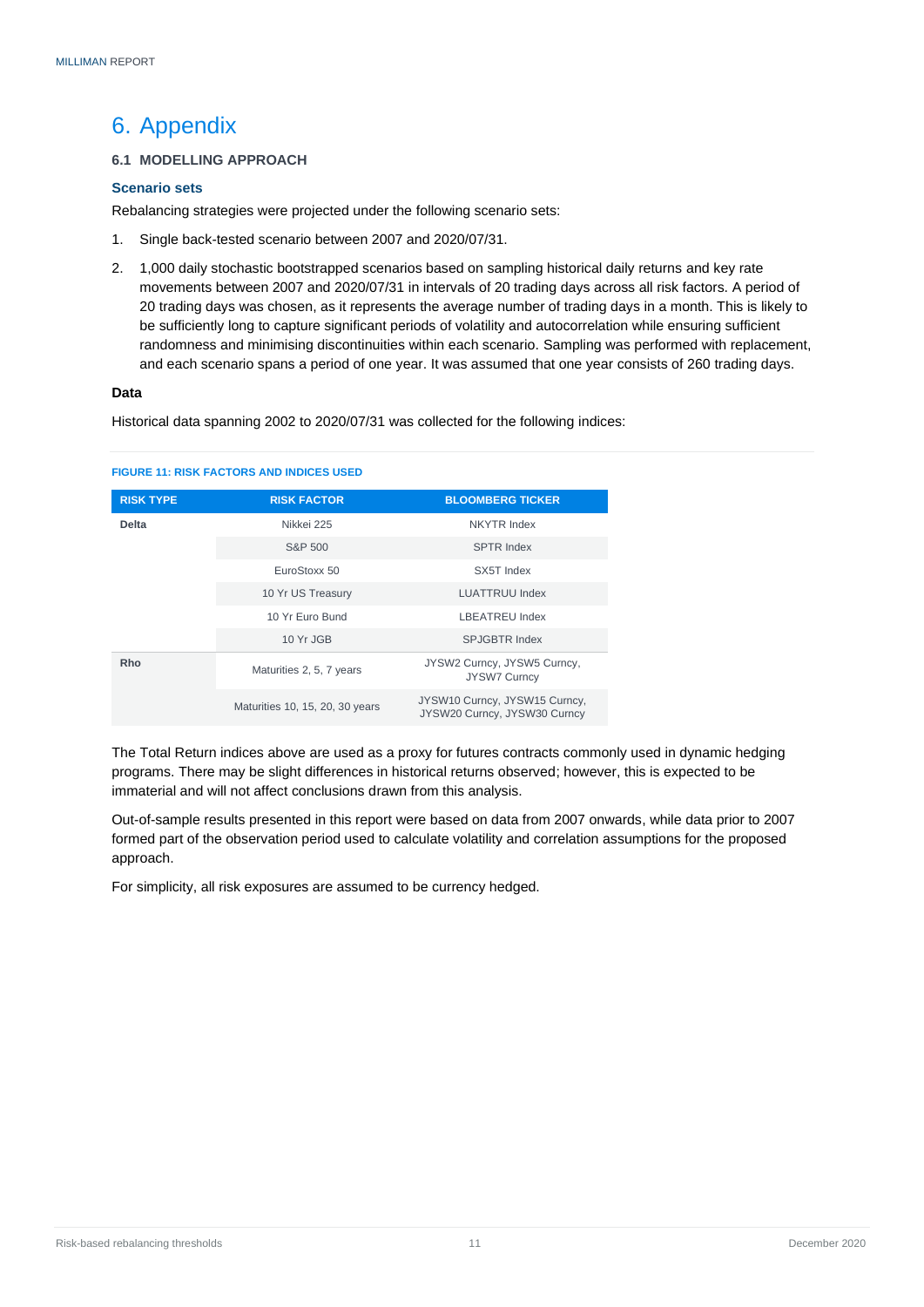#### **Distributions**

Annualised volatility and correlation of weekly returns and key rate movements for back-test and bootstrapped scenarios are summarised in Figures 12 and 13, respectively.

|                    | Vol           |               | <b>Correlation</b> |                      |                            |                             |                     |              |              |              |              |              |              |              |
|--------------------|---------------|---------------|--------------------|----------------------|----------------------------|-----------------------------|---------------------|--------------|--------------|--------------|--------------|--------------|--------------|--------------|
|                    |               |               |                    |                      | <b>Delta</b>               |                             |                     |              |              |              | Rho          |              |              |              |
| <b>Risk Factor</b> | <b>Annual</b> | <b>Nikkei</b> | S&P                | Euro<br><b>Stoxx</b> | <b>10 Yr</b><br><b>USD</b> | <b>10 Yr</b><br><b>Bund</b> | 10 Yr<br><b>JGB</b> | 2 Yr         | 5 Yr         | 7 Yr         | 10 Yr        | 15 Yr        | <b>20 Yr</b> | 30 Yr        |
| Nikkei             | 25%           | $\mathbf{1}$  | 0.66               | 0.64                 | $-0.35$                    | $-0.18$                     | $-0.37$             | 0.19         | 0.32         | 0.37         | 0.41         | 0.43         | 0.45         | 0.44         |
| S&P                | 18%           |               | $\mathbf{1}$       | 0.78                 | $-0.38$                    | $-0.13$                     | $-0.17$             | 0.07         | 0.14         | 0.17         | 0.20         | 0.22         | 0.24         | 0.25         |
| <b>EuroStoxx</b>   | 23%           |               |                    | $\mathbf{1}$         | $-0.42$                    | $-0.14$                     | $-0.23$             | 0.12         | 0.18         | 0.21         | 0.23         | 0.24         | 0.25         | 0.24         |
| 10 Yr USD          | 5%            |               |                    |                      | $\mathbf{1}$               | 0.58                        | 0.49                | $-0.30$      | $-0.40$      | $-0.44$      | $-0.45$      | $-0.44$      | $-0.41$      | $-0.39$      |
| 10 Yr Bund         | 3%            |               |                    |                      |                            | $\mathbf{1}$                | 0.43                | $-0.33$      | $-0.37$      | $-0.40$      | $-0.40$      | $-0.39$      | $-0.37$      | $-0.35$      |
| 10 Yr JGB          | 3%            |               |                    |                      |                            |                             | $\mathbf{1}$        | $-0.67$      | $-0.89$      | $-0.93$      | $-0.90$      | $-0.84$      | $-0.77$      | $-0.70$      |
| 2 Yr               | 20%           |               |                    |                      |                            |                             |                     | $\mathbf{1}$ | 0.84         | 0.74         | 0.64         | 0.54         | 0.47         | 0.40         |
| 5 Yr               | 34%           |               |                    |                      |                            |                             |                     |              | $\mathbf{1}$ | 0.97         | 0.91         | 0.82         | 0.74         | 0.66         |
| 7 Yr               | 39%           |               |                    |                      |                            |                             |                     |              |              | $\mathbf{1}$ | 0.97         | 0.90         | 0.83         | 0.76         |
| 10 Yr              | 41%           |               |                    |                      |                            |                             |                     |              |              |              | $\mathbf{1}$ | 0.97         | 0.92         | 0.86         |
| 15 Yr              | 43%           |               |                    |                      |                            |                             |                     |              |              |              |              | $\mathbf{1}$ | 0.98         | 0.94         |
| 20 Yr              | 45%           |               |                    |                      |                            |                             |                     |              |              |              |              |              | $\mathbf{1}$ | 0.98         |
| 30 Yr              | 48%           |               |                    |                      |                            |                             |                     |              |              |              |              |              |              | $\mathbf{1}$ |

#### **FIGURE 12: CORRELATION AND ANNUALISED VOLATILITY, BACK-TEST SCENARIOS**

#### **FIGURE 13: CORRELATION AND ANNUALISED VOLATILITY, BOOTSTRAPPED SCENARIOS**

|                    | Vol           |               | <b>Correlation</b> |                                   |                     |                      |                     |              |              |              |              |              |              |              |
|--------------------|---------------|---------------|--------------------|-----------------------------------|---------------------|----------------------|---------------------|--------------|--------------|--------------|--------------|--------------|--------------|--------------|
|                    |               |               | <b>Delta</b>       |                                   |                     |                      |                     |              |              |              | <b>Rho</b>   |              |              |              |
| <b>Risk Factor</b> | <b>Annual</b> | <b>Nikkei</b> | <b>S&amp;P</b>     | Euro <sub>,</sub><br><b>Stoxx</b> | 10 Yr<br><b>USD</b> | 10 Yr<br><b>Bund</b> | 10 Yr<br><b>JGB</b> | 2 Yr         | 5 Yr         | 7 Yr         | 10 Yr        | 15 Yr        | <b>20 Yr</b> | 30 Yr        |
| <b>Nikkei</b>      | 24%           | $\mathbf{1}$  | 0.71               | 0.70                              | $-0.40$             | $-0.13$              | $-0.33$             | 0.18         | 0.31         | 0.35         | 0.39         | 0.42         | 0.44         | 0.45         |
| S&P                | 19%           |               | $\mathbf{1}$       | 0.80                              | $-0.39$             | $-0.07$              | $-0.19$             | 0.09         | 0.17         | 0.21         | 0.25         | 0.29         | 0.31         | 0.32         |
| <b>EuroStoxx</b>   | 22%           |               |                    | $\mathbf{1}$                      | $-0.40$             | $-0.02$              | $-0.18$             | 0.07         | 0.16         | 0.20         | 0.23         | 0.28         | 0.29         | 0.31         |
| 10 Yr USD          | 4%            |               |                    |                                   | $\mathbf{1}$        | 0.56                 | 0.57                | $-0.35$      | $-0.49$      | $-0.54$      | $-0.55$      | $-0.55$      | $-0.51$      | $-0.49$      |
| 10 Yr Bund         | 4%            |               |                    |                                   |                     | $\mathbf{1}$         | 0.47                | $-0.35$      | $-0.43$      | $-0.45$      | $-0.45$      | $-0.43$      | $-0.40$      | $-0.37$      |
| 10 Yr JGB          | 3%            |               |                    |                                   |                     |                      | $\mathbf{1}$        | $-0.64$      | $-0.87$      | $-0.91$      | $-0.88$      | $-0.80$      | $-0.73$      | $-0.65$      |
| 2 Yr               | 19%           |               |                    |                                   |                     |                      |                     | $\mathbf{1}$ | 0.85         | 0.74         | 0.62         | 0.52         | 0.44         | 0.36         |
| 5 Yr               | 28%           |               |                    |                                   |                     |                      |                     |              | $\mathbf{1}$ | 0.97         | 0.89         | 0.79         | 0.70         | 0.61         |
| 7 Yr               | 32%           |               |                    |                                   |                     |                      |                     |              |              | $\mathbf{1}$ | 0.97         | 0.89         | 0.81         | 0.72         |
| 10 Yr              | 34%           |               |                    |                                   |                     |                      |                     |              |              |              | $\mathbf{1}$ | 0.96         | 0.91         | 0.84         |
| 15 Yr              | 37%           |               |                    |                                   |                     |                      |                     |              |              |              |              | $\mathbf{1}$ | 0.98         | 0.93         |
| 20 Yr              | 39%           |               |                    |                                   |                     |                      |                     |              |              |              |              |              | $\mathbf{1}$ | 0.97         |
| 30 Yr              | 44%           |               |                    |                                   |                     |                      |                     |              |              |              |              |              |              | $\mathbf{1}$ |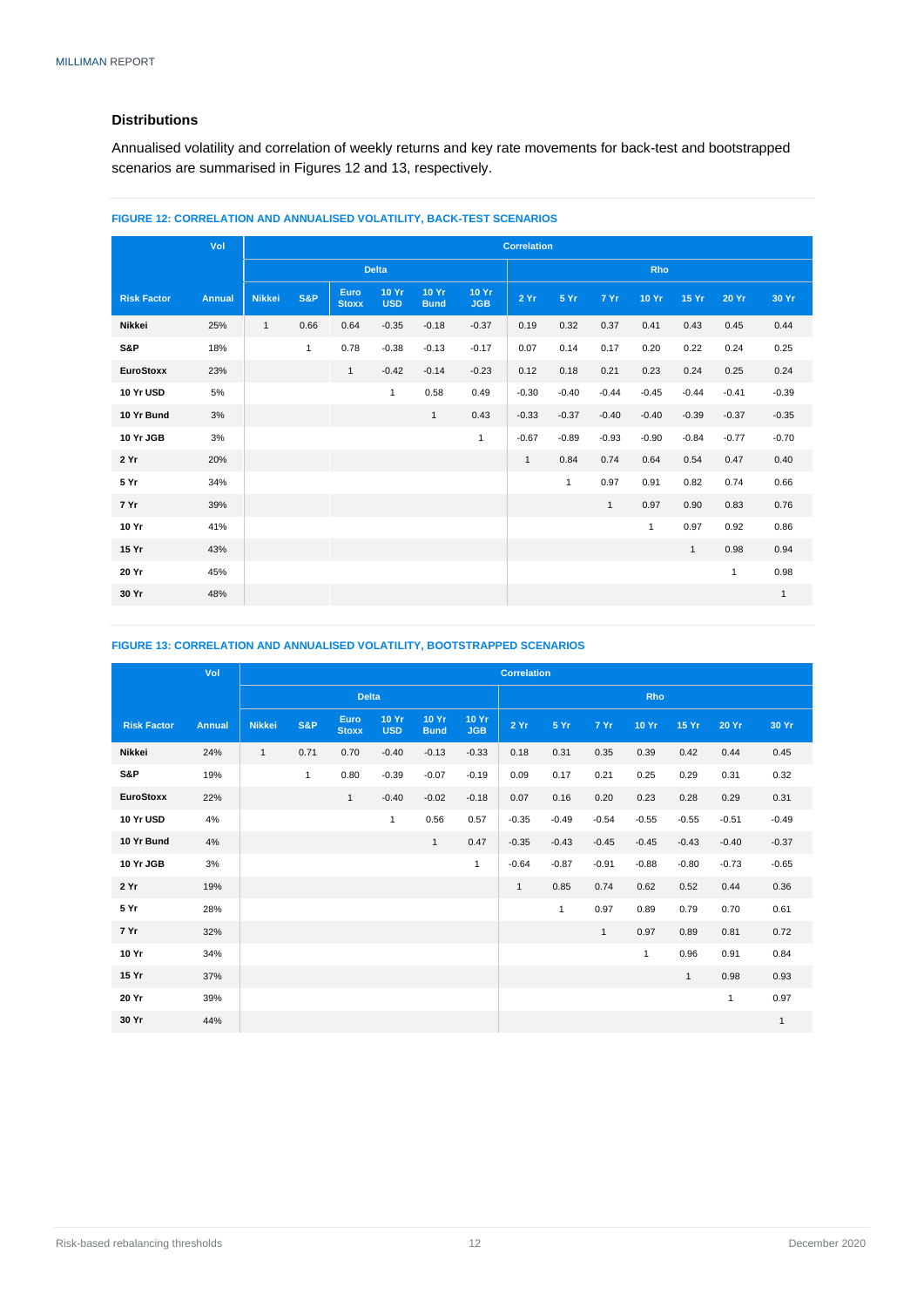#### <span id="page-14-0"></span>**Estimation of portfolio risk level**

Portfolio risk in our proposed approach is estimated as the one-day look-ahead volatility, calculated as:

$$
\frac{1}{\sqrt{5}} \times \sqrt{\sum_{i=1}^{n} \sum_{j=1}^{n} w_i w_j \sigma_i \sigma_j \rho_{i,j}}
$$

where w refers to the dollar mismatch between hedge asset and liability sensitivities, and  $\sigma$ ,  $\rho$  refers to the standard deviation and correlation of weekly returns and key rate movements respectively.

To ensure out-of-sample results, standard deviation and correlations used in the simulated results were calculated over non-overlapping measurement periods:

- 1. Back-test scenario: Rolling 5-year window preceding each simulation date
- 2. Bootstrapped scenarios: Period between 2002 and 2006

#### <span id="page-14-1"></span>**Optimisation process**

An iterative approach is followed to determine the most cost-effective exposures to rebalance:

- 1. The reduction in portfolio risk level as a result of rebalancing each individual risk exposure is determined.
- 2. At the same time, expected transaction cost incurred to rebalance each risk exposure is calculated.
- 3. For each risk exposure, we derive an effectiveness measure by dividing the portfolio risk reduction in (1) by transaction costs incurred in (2).
- 4. The risk exposure with the combination of largest portfolio risk reduction and lowest transaction costs will have the highest effectiveness metric. This risk exposure is rebalanced and portfolio risk is recalculated.
- 5. This process is repeated until the portfolio risk falls below the target level.

#### <span id="page-14-2"></span>**Transaction costs**

Commissions and average bid-ask spreads were included in our estimate of transaction costs and are summarised in Figure 14.

| <b>RISK TYPE</b> | <b>RISK FACTOR</b>              | <b>ESTIMATED TRANSACTION COST</b><br><b>PER UNIT OF RISK REDUCTION</b><br>(BPS) |
|------------------|---------------------------------|---------------------------------------------------------------------------------|
| <b>Delta</b>     | Nikkei 225                      | 0.40                                                                            |
|                  | S&P 500                         | 0.56                                                                            |
|                  | EuroStoxx 50                    | 1.76                                                                            |
|                  | 10 Yr US Treasury               | 0.81                                                                            |
|                  | 10 Yr Euro Bund                 | 0.61                                                                            |
|                  | 10 Yr JGB                       | 0.35                                                                            |
| Rho              | Maturities 2, 5, 7 years        | 37.50                                                                           |
|                  | Maturities 10, 15, 20, 30 years | 50.00                                                                           |

#### **FIGURE 14: ESTIMATED TRANSACTION COSTS FOR RISK FACTORS**